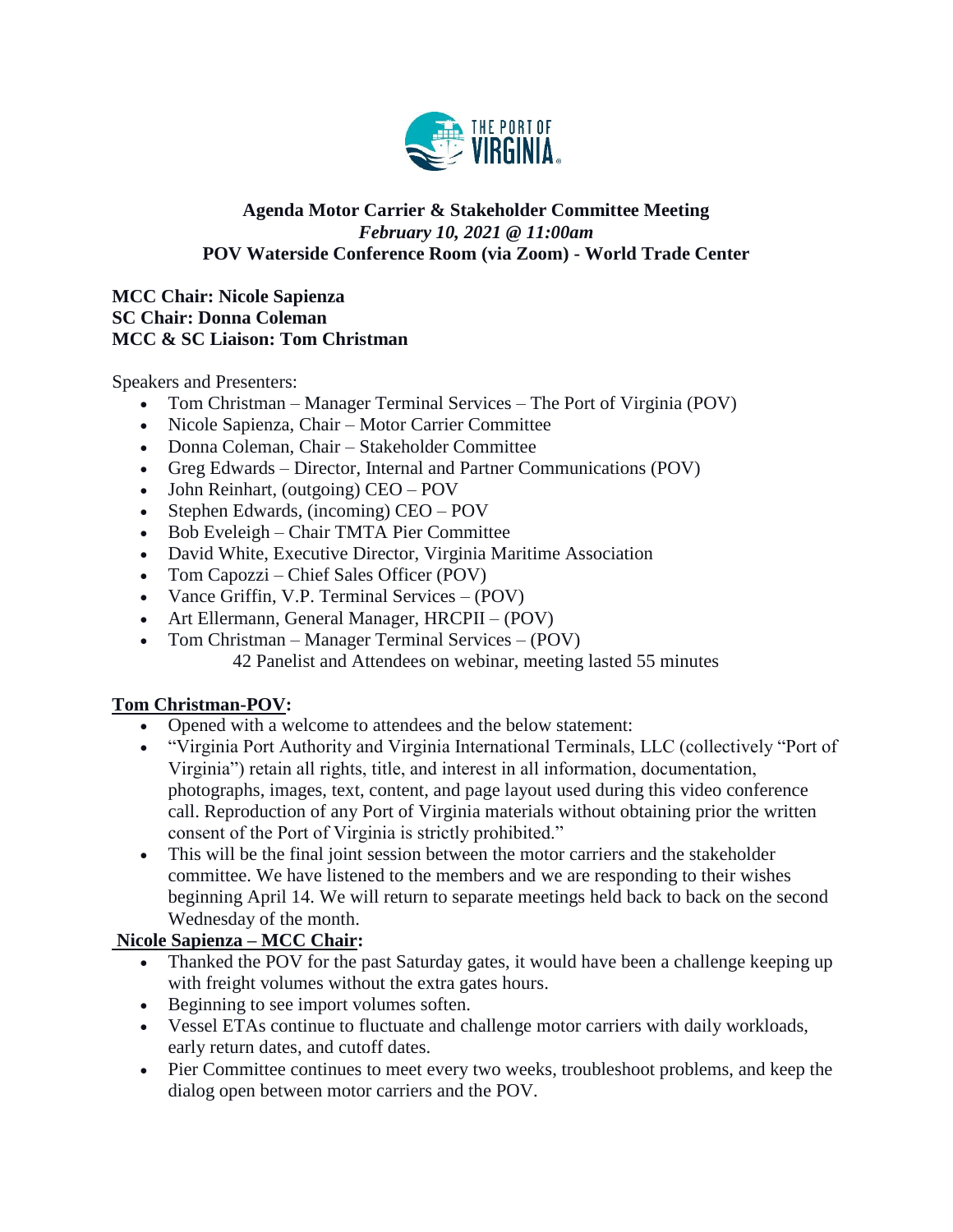Hoped to have drivers classified as Phase 1B, but Virginia has classified them as Phase 1C to receive the COVID-19 vaccine.

# **Donna Coleman – SC Chair:**

• Thanked John Reinhart for his support over the years and welcomed Mr. Edwards,

# **Greg Edwards - POV:**

- Discussed the 30-year history of the Port Advisory Commission created by the VPA to emphasize partnership, collaboration, and dialog with the local maritime community.
- Under John Reinhart's leadership and his vision that the Port Advisory Conference evolved into the Motor Carrier Committee and the Stakeholder Committee, giving motor carriers a dedicated forum.
- After being involved with this body, Greg announced that he will be stepping down as liaison to the Stakeholder Committee. Tom Christman currently serving as liaison to the Motor Carrier Community will also serve as the liaison to the Stakeholder Committee.

# **John Reinhart - POV:**

- John thanked the two respective committees for their collaboration and hard work over the past seven years.
- January was a record volume month due to the combined work effort together.
- Introduced new CEO and Executive Director, Steven Edwards, who will continue to drive the port forward.

# **Stephen Edwards - POV:**

- Recognized working together and the port as a node that connects other modes of cargo transportation. Success will come down to all of us working together.
- Together, the stakeholders can work together to create fluidity.
- I think what we have now in The Port of Virginia, with the modernization of entities complete and the expansion complete, is the ability to not only continue the good performance that we have but to established, but a true competitive advantage on the East Coast.
- We have a great foundation. We have a strong team in place and look forward to working with everybody.

# **Bob Eveleigh – Pier Committee:**

- The committee consists of four motor carrier members who meet with port personnel. The group focuses on identifying issues and quickly developing solutions to those issues for the benefit of all members of our community.
- Discussions include volume projections, blank sailings, and staying ahead of motor carrier concerns.
- The Pier Committee is also a mechanism for the Port of Virginia to communicate safety issues that the port has identified that the motor carrier can help address and resolve quickly.
- Minutes of the meeting are published on the TMTA website for our members and any motor carriers that are in the community.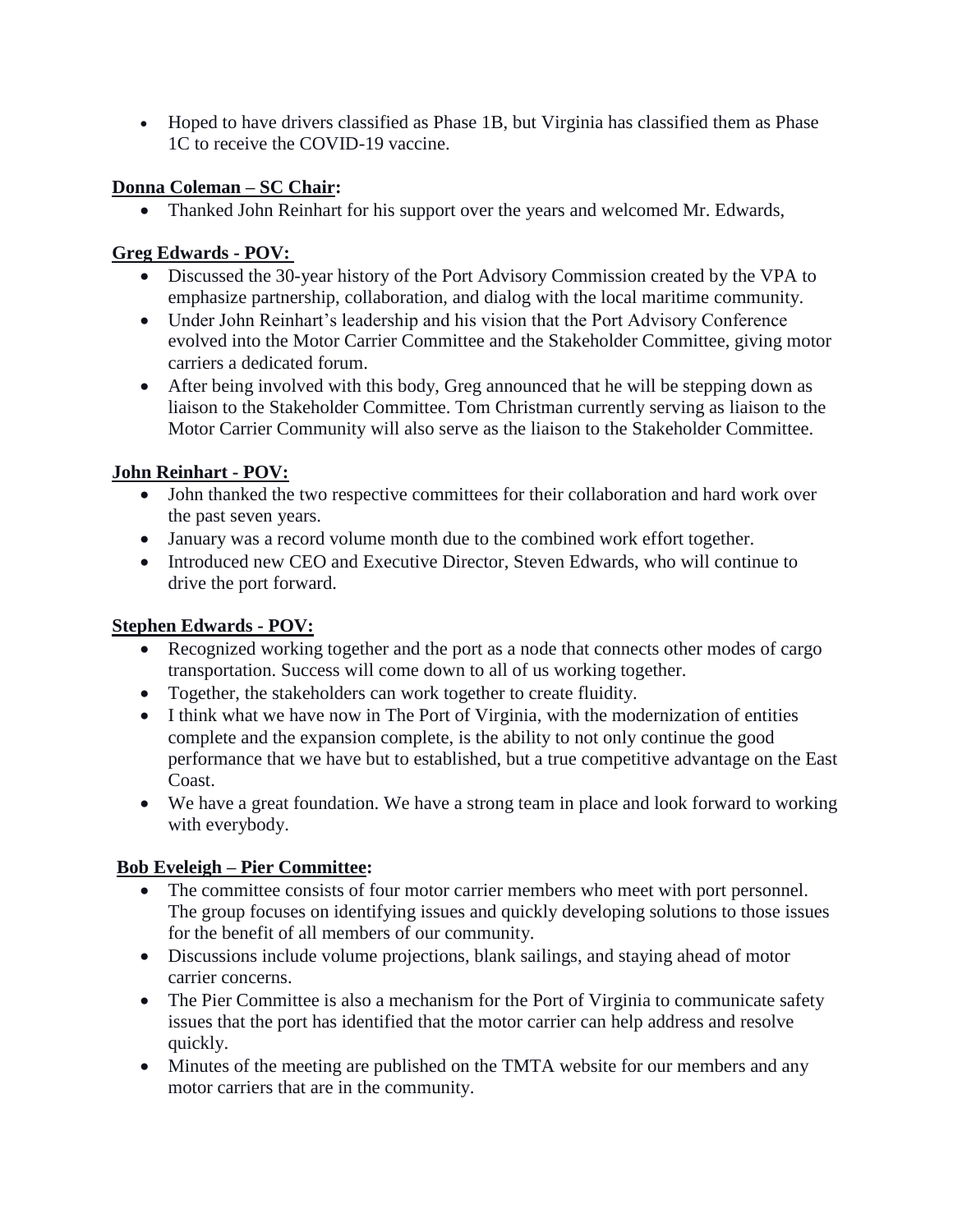• The experience in the port has been very good throughout this year, and during peak season. We are encouraged about where we stand and where we stand to go in the future.

### **David White - VMA:**

- The state-recognized transportation workers under manufacturing and have been placed in Phase 1C for COVID19 vaccination.
- Acknowledged Bill Burkett for his help with local health departments
- Continued work alongside the Port Authority and with the US Army Corps of Engineers towards the 55' dredge project and moving forward to secure federal funds.
- Working with the American Association of Port Authorities in a joint effort to have the maritime transportation system included in the ongoing COVID relief package that is being debated in Congress.
- At the state level, VMA & VPA are working with the Virginia Economic Development Partnership to help promote Virginia companies and increase their international trade.
- Friday 12th is the final day of VMA's centennial year. In celebration, VMA is working with Virginia food banks to help people. We hope you'll join us for that and that will join us in that effort.

## **Tom Capozzi - POV:**

- Presented a commercial update (see attached presentation).
- Other ports, particularly on the West Coast, but also in New York and Savannah, are having some major congestion issues.
- New APL Logistics service has started.
- MSC contract was extended.
- There are blank sailings February and an expected spike in March, due to the Chinese New Year Chinese year that starts February 12.

# **Vance Griffin - POV:**

- Presented operational update (see attached presentation).
- Covid risk mitigation protocols and procedures are still in place with no intention to suspend. We must stay vigilant.
- By definition, our facilities are not classified as transportation hubs. More information regarding this classification can be found on the CDC website.
- Saturday gates have ended, but we continue to review forecasts and projections, and we remain proactive in cooperation with the Pier Committee.
- Continue to work with Pier Committee in reducing terminal visits over 90 minutes.
- Rail Operations at NIT and VIG remained fluid through the holiday period while driving down rail ready dwell.

# **Art Ellermann - HRCPII:**

- Presented HRCPII update (see attached presentation).
- Chassis Utilization is at 79%
- Inservice rate is 99%
- Average age of the fleet is 6 years old